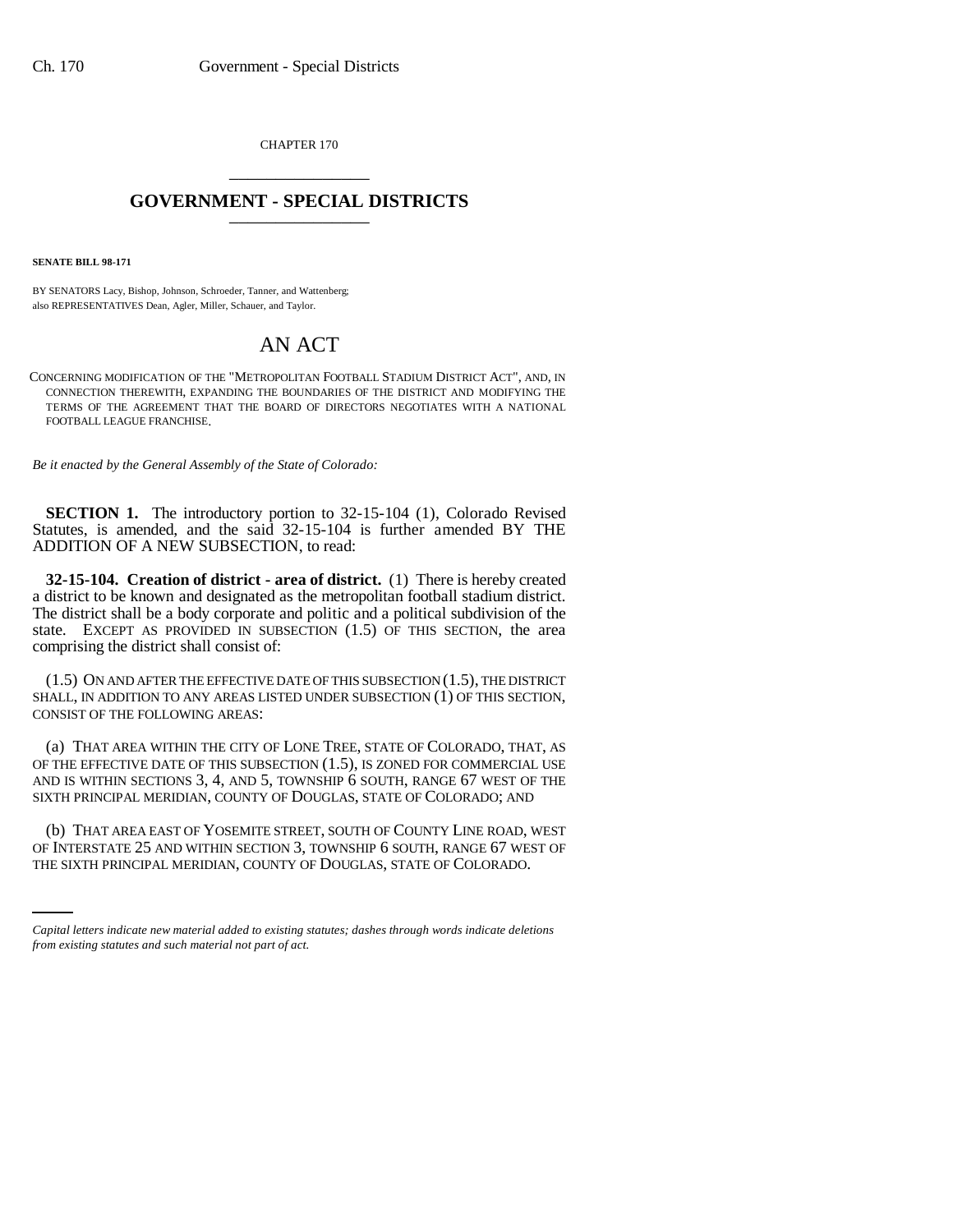**SECTION 2.** 32-15-106 (1) (c), (1) (e), (1) (f) (III), (1) (f) (VI), (1) (p), (2) (a), (2) (i), (3), and (5) (c), Colorado Revised Statutes, are amended, and the said 32-15-106 (1) and (2) are further amended BY THE ADDITION OF THE FOLLOWING NEW PARAGRAPHS, to read:

**32-15-106. Board of directors - powers and duties.** (1) In addition to any other powers specifically granted to the board in this article, the board shall have the following duties and powers:

(c) To negotiate an agreement with the franchise: TO NEGOTIATE AN AGREEMENT WITH THE FRANCHISE REQUIRING THE FRANCHISE TO PAY TWENTY-FIVE PERCENT OF THE ACTUAL CONSTRUCTION COSTS OF THE STADIUM, INCLUDING BUT NOT LIMITED TO PROFESSIONAL FEES, SITE ACQUISITION COSTS, AND MATERIALS AND LABOR COSTS AND REQUIRING THE FRANCHISE TO PAY FOR TWENTY-FIVE PERCENT OF ALL COSTS IN EXCESS OF THE ANTICIPATED CONSTRUCTION COSTS.

(I) Requiring the franchise to provide all costs of renovation or construction that exceed the maximum amount of the special obligation bonds issued by the district or at least twenty-five percent of the costs of renovating Mile High stadium or constructing a new stadium; whichever is greater; and

(II) Requiring the franchise to pay for any costs of renovation of Mile High stadium or construction of the new stadium in excess of the maximum amount paid by the district pursuant to subparagraph (I) of this paragraph (c); including, but not limited to, cost overruns;

(e) To negotiate with PROVIDE the counties within the district and with the city and county of Denver and enter into an agreement to provide such counties and the city and county of Denver with a benefit from A PORTION OF the revenues, other than sales tax revenues AND ADMISSIONS TAX REVENUES, derived from the operation of Mile High stadium if it is renovated or the new stadium during the period of time the district is collecting the sales tax OR THE ADMISSIONS TAX OR SUCH LONGER PERIOD AS THE BOARD MAY DETERMINE APPROPRIATE;

(f) After completion of the review, negotiations, and other matters set forth in paragraphs (a) to (e) of this subsection  $(1)$  and if the board determines that there is a need to renovate Mile High stadium or to construct a new stadium and that the renovation of Mile High stadium or the construction of a new stadium is more cost effective and economically viable than maintaining and repairing Mile High stadium, the board shall then determine whether it is more cost effective and economically viable to renovate Mile High stadium or to construct a new stadium, after which the board shall adopt a resolution that, in addition to the statements required by section 32-15-107 (1) (b), includes, but shall not be limited to, the following declarations:

(III) That the district has entered into an agreement with the franchise that requires the franchise: THAT THE DISTRICT HAS ENTERED INTO AN AGREEMENT WITH THE FRANCHISE THAT REQUIRES THE FRANCHISE TO PROVIDE TWENTY-FIVE PERCENT OF THE ACTUAL CONSTRUCTION COSTS OF THE STADIUM, INCLUDING BUT NOT LIMITED TO PROFESSIONAL FEES, SITE ACQUISITION COSTS, AND MATERIALS AND LABOR COSTS AND THAT REQUIRES THE FRANCHISE TO PAY FOR TWENTY-FIVE PERCENT OF ALL COSTS IN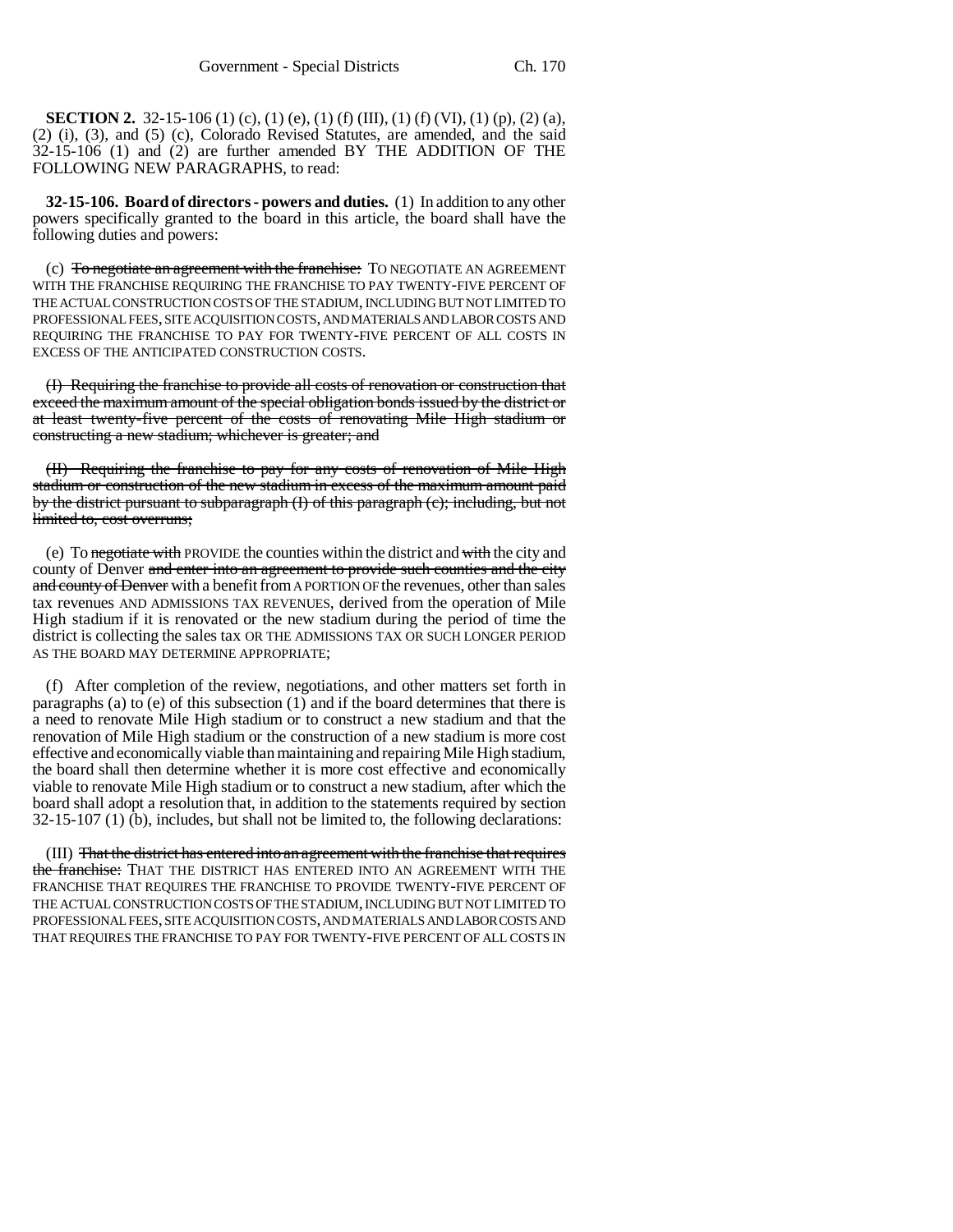EXCESS OF THE ANTICIPATED CONSTRUCTION COSTS.

(A) To provide all costs of renovation or construction that exceed the maximum amount of the special obligation bonds issued by the district or at least twenty-five percent of the costs of renovating Mile High stadium or constructing a new stadium; whichever is greater; and

(B) To provide any costs of renovation of Mile High stadium or construction of the new stadium in excess of the maximum amount paid by the district pursuant to subparagraph (I) of paragraph  $(c)$  of subsection  $(1)$  of this section; including, but not limited to, cost overruns;

(VI) That the board has entered into an agreement with WILL PROVIDE the counties within the district and with the city and county of Denver to provide such counties and the city and county of Denver with a benefit from the revenues, other than sales tax revenues AND ADMISSIONS TAX REVENUES, derived from the operation of Mile High stadium if it is renovated or the new stadium during the period of time the district is collecting the sales tax OR THE ADMISSIONS TAX OR SUCH LONGER PERIOD AS THE BOARD MAY DETERMINE APPROPRIATE.

(g.5) IN DESIGNING AND CONSTRUCTING A NEW STADIUM, TO ARRANGE AND COORDINATE THE PROVISION OF MASS TRANSIT, INCLUDING LIGHT RAIL, BUSES, AND OTHER FORMS OF PUBLIC TRANSPORTATION TO SERVICE SUCH STADIUM WITH THE REGIONAL TRANSPORTATION DISTRICT.

(p) To receive and accept from any source aid or contributions of money, property, labor, or other things of value to be held, used, and applied to carry out the purposes of this article subject to the conditions upon which the grants or contributions are made; except that no public moneys from the state, any city, town, city and county, or county, and any department, agency, or instrumentality of the United States of America shall be accepted or expended for any purpose set forth in this article. NOTWITHSTANDING ANY PROVISION SET FORTH IN THIS PARAGRAPH (p), THE BOARD SHALL NOT BE PROHIBITED FROM RECEIVING PUBLIC MONEYS FROM THE ECONOMIC DEVELOPMENT COMMISSION CREATED PURSUANT TO SECTION 24-46-102 (2),C.R.S., THAT ARE PAID FROM THE ECONOMIC DEVELOPMENT FUND CREATED PURSUANT TO SECTION 24-46-105, C.R.S.

(2) After the board has completed the review and negotiations set forth in paragraphs (a) to (e) of subsection (1) of this section and if the board has received notice from the secretary of state stating that a valid petition has been filed and verified and has adopted a resolution pursuant to paragraph (f) of subsection (1) of this section, in addition to any powers granted to the board in subsection (1) of this section or in this article, the board shall have the following powers and duties:

(a) To decide at which general election or election held on the first Tuesday of November in an odd-numbered year SUBMIT the question specified in section  $32-15-107$  (1) shall be submitted to the registered electors within the geographical boundaries of the district AT THE 1998 GENERAL ELECTION;

(i) To borrow money, CONTRACT TO BORROW MONEY FOR THE PURPOSE OF ISSUING BOND ANTICIPATION NOTES PURSUANT TO ARTICLE 14 OF TITLE 29, C.R.S., contract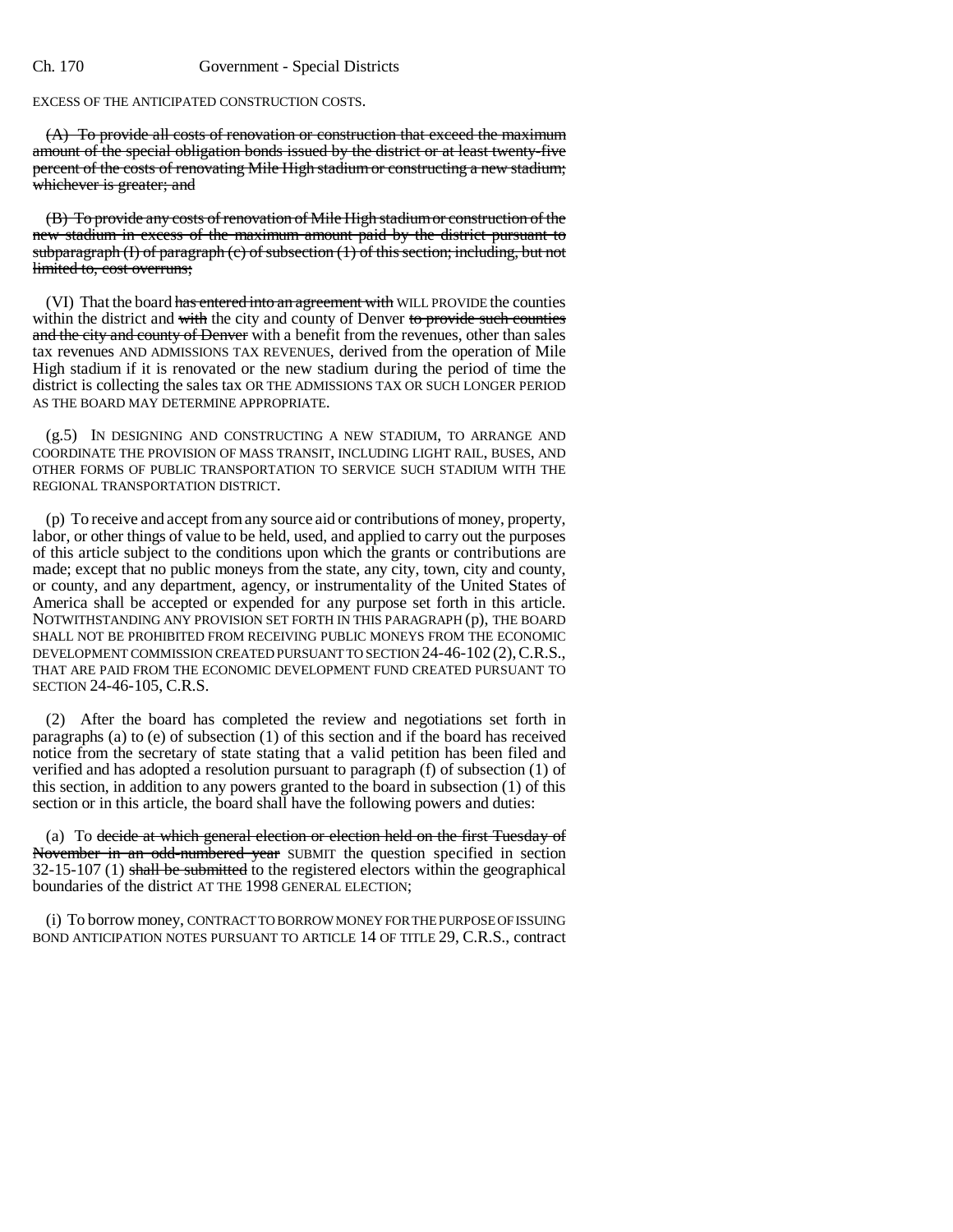to borrow money for the purpose of issuing special obligation bonds, and issue obligations for any of its corporate purposes and to fund such obligations, to refinance such obligations EVEN IF, IN THE CASE OF REFINANCING OR REFUNDING BOND ANTICIPATION NOTES, SUCH REFINANCING OR REFUNDING IS AT A HIGHER INTEREST RATE, and to refund such obligations as provided in this article subject to the requirements of section 20 of article X of the state constitution;

(n.5) TO LEVY AND COLLECT, IF THE BOARD SO DETERMINES, A TAX UPON ADMISSIONS TO A NEW STADIUM CONSTRUCTED BY THE DISTRICT PURSUANT TO THE PROVISIONS OF THIS ARTICLE, SUBJECT TO THE REQUIREMENTS OF SECTION 20 OF ARTICLE X OF THE STATE CONSTITUTION;

(3) If Mile High stadium is renovated or if a new stadium is built, the board shall make a good faith effort MAY sell or lease the name of the stadium and any symbol or image of the general design, appearance, or configuration of the stadium, including trademarks, service marks, trade names, and logos. PRIOR TO MAKING A DETERMINATION TO SELL OR LEASE THE NAME OF THE STADIUM, THE BOARD SHALL ASSESS THE COSTS AND BENEFITS OF SUCH SALE OR LEASE AND SPECIFICALLY CONSIDER THE PUBLIC SENTIMENT AND ANY OTHER BENEFITS ASSOCIATED WITH RETAINING THE NAME "MILE HIGH STADIUM" OR WITH USING ANY OTHER NAME THAT REFLECTS THE GEOGRAPHICAL, HISTORICAL, CULTURAL, SPIRITUAL, OR OTHER QUALITIES OF THE STATE. All proceeds from such sale or lease, if any, shall be used by the board to pay the principal, interest, and prepayment premium, if any, on outstanding special obligation bonds issued by the board pursuant to the provisions of this article.

(5) In carrying out its duties in connection with the operation of the stadium, the board shall duly consider:

(c) That no person or business be awarded a food and beverage concession contract allowing such person or business to occupy more than twenty-five NOT LESS THAN FIFTEEN percent of the total square footage allocated for food and beverage sales at Mile High stadium if it is renovated or at the new stadium SHALL BE OCCUPIED, EITHER DIRECTLY OR THROUGH SUBCONTRACTS, BY PERSONS OR BUSINESSES THAT MAINTAIN THEIR PRINCIPAL PLACE OF BUSINESS IN COLORADO.

**SECTION 3.** 32-15-106, Colorado Revised Statutes, is amended BY THE ADDITION OF A NEW SUBSECTION to read:

**32-15-106. Board of directors - powers and duties.** (7) IN DESIGNING AND CONSTRUCTING A STADIUM PURSUANT TO THIS ARTICLE, THE BOARD MAY CONSIDER THE TECHNICAL AND ECONOMIC FEASIBILITY OF INCLUDING A RETRACTABLE ROOF OVER SUCH STADIUM; EXCEPT THAT:

(a) NO CONSTRUCTION COSTS FOR A RETRACTABLE DOME SHALL BE PART OF THE BALLOT ISSUE PROPOSED, NOR SHALL ANY SUCH COSTS BE PAID BY ANY BONDS, TAXES, OR OTHER REVENUES ISSUED UNDER THIS ARTICLE; AND

(b) THE BOARD SHALL NOT AUTHORIZE THE CONSTRUCTION OF A RETRACTABLE ROOF WITHOUT PRIOR SPECIFIC STATUTORY AUTHORIZATION IF ANY PORTION OF THE COSTS OF CONSTRUCTION OF SUCH RETRACTABLE ROOF SHALL BE PAID OR FUNDED BY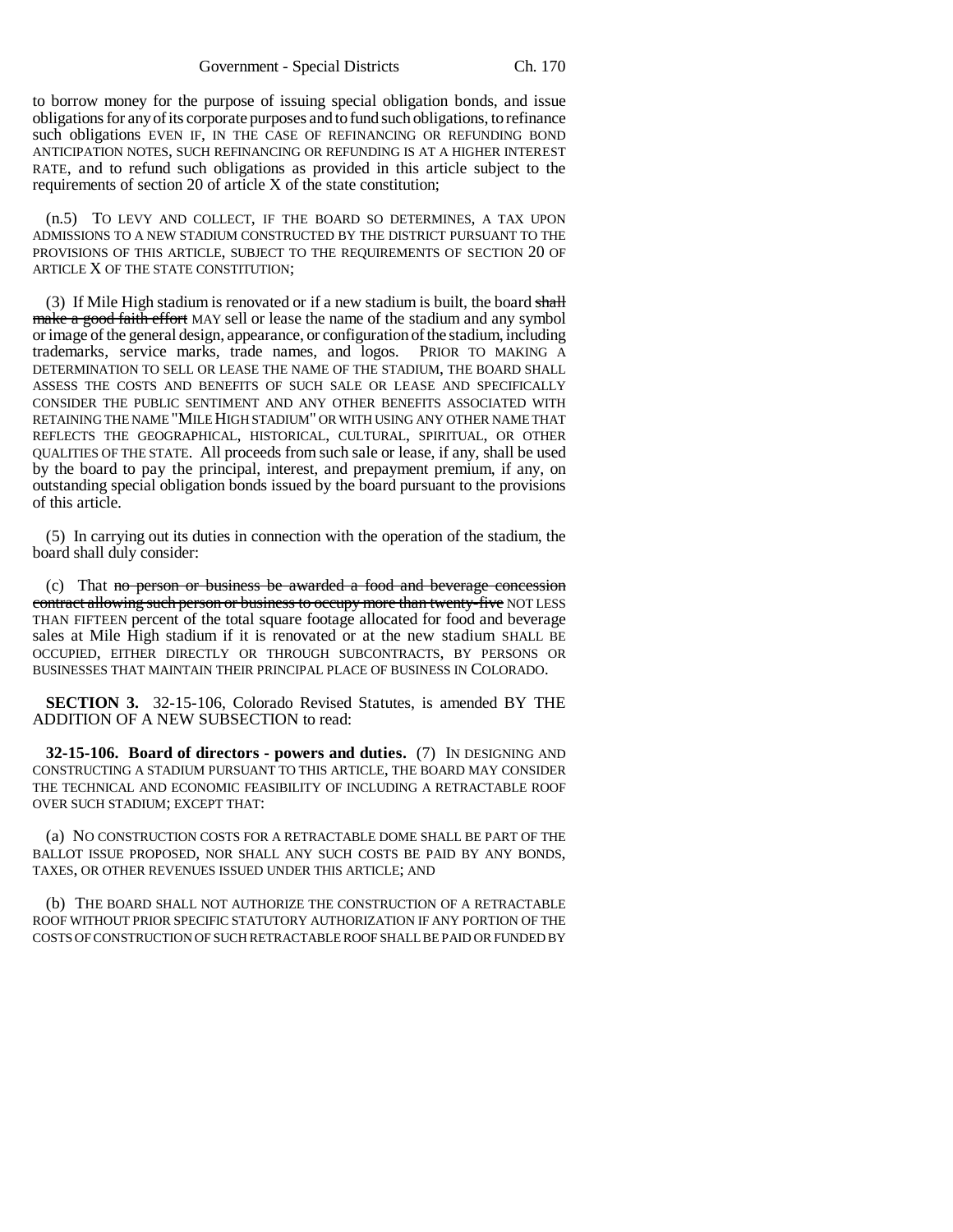ANY TAX OR OTHER REVENUES OF THE DISTRICT.

**SECTION 4.** 32-15-107 (1) (a), (1) (b) (III), (1) (d) (I) (B), (1) (d) (II), (1) (d)  $(III)$ ,  $(1)$   $(d)$   $(IV)$ ,  $(3)$ ,  $(5)$ , and  $(6)$ , Colorado Revised Statutes, are amended, and the said 32-15-107 is further amended BY THE ADDITION OF A NEW SUBSECTION, to read:

**32-15-107. Authorizing election.** (1) (a) For purposes of complying with the provisions of section 20 (4) of article X of the state constitution and upon receipt of a notice from the secretary of state stating that a valid petition has been filed and verified and the adoption of a resolution by the board as set forth in section 32-15-106 (1) (f), the board may submit to the registered electors within the geographical boundaries of the district, at a THE 1998 general election,  $\sigma$  an election held on the first Tuesday in November of an odd-numbered year the question of whether the district shall be authorized:

(I) (A) To levy and collect, for a period commencing after the termination of the sales tax levied and collected by the Denver metropolitan major league baseball stadium district pursuant to section 32-14-105 and continuing for a period not to extend beyond January 1, 2012, a uniform sales tax throughout the district at a rate not to exceed one-tenth of one percent upon every transaction or other incident with respect to which a sales tax is levied by the state, pursuant to the provisions of article 26 of title 39, C.R.S.; except that such sales tax shall be levied on purchases of machinery or machine tools that are otherwise exempt pursuant to section 39-26-114 (11), C.R.S., to the extent that such purchases are subject to the sales tax levied by the regional transportation district pursuant to section 29-2-105 (1) (d), C.R.S., to be held and distributed pursuant to the provisions of section 32-15-111; and

(B) TO LEVY AND COLLECT A TAX UPON ADMISSIONS TO A NEW STADIUM PURSUANT TO SECTION 32-15-110.5 FOR A PERIOD NOT TO EXTEND BEYOND JANUARY 1, 2012, AND AT A RATE NOT TO EXCEED TEN PERCENT UPON EVERY PURCHASE OF ADMISSION TO SUCH STADIUM, TO BE HELD AND DISTRIBUTED PURSUANT TO THE PROVISIONS OF SECTION 32-15-111; AND

(II) To incur multiple-fiscal year financial obligations to be repaid from OTHER MULTIPLE-FISCAL YEAR FINANCIAL OBLIGATIONS OF THE DISTRICT OR the revenues generated from the sales tax levied and collected by the district, OR BOTH, and to refund AND REFINANCE the BOND ANTICIPATION NOTES AND special obligation bonds authorized without further approval of the voters EVEN IF, IN THE CASE OF REFINANCING OR REFUNDING OF BOND ANTICIPATION NOTES, SUCH REFINANCING OR REFUNDING IS AT A HIGHER INTEREST RATE.

(b) The summary for such petition shall include, but shall not be limited to, the following statements:

(III) A statement that the maximum PRINCIPAL amount of moneys to be raised by the district FOR PAYMENT OF COSTS OF CONSTRUCTION OF THE STADIUM through the issuance of special obligation bonds MULTIPLE-FISCAL YEAR FINANCIAL OBLIGATIONS is one hundred eighty TWO HUNDRED SIXTY-SIX million dollars.

(d) (I) Except as otherwise provided in subparagraph (III) of this paragraph (d),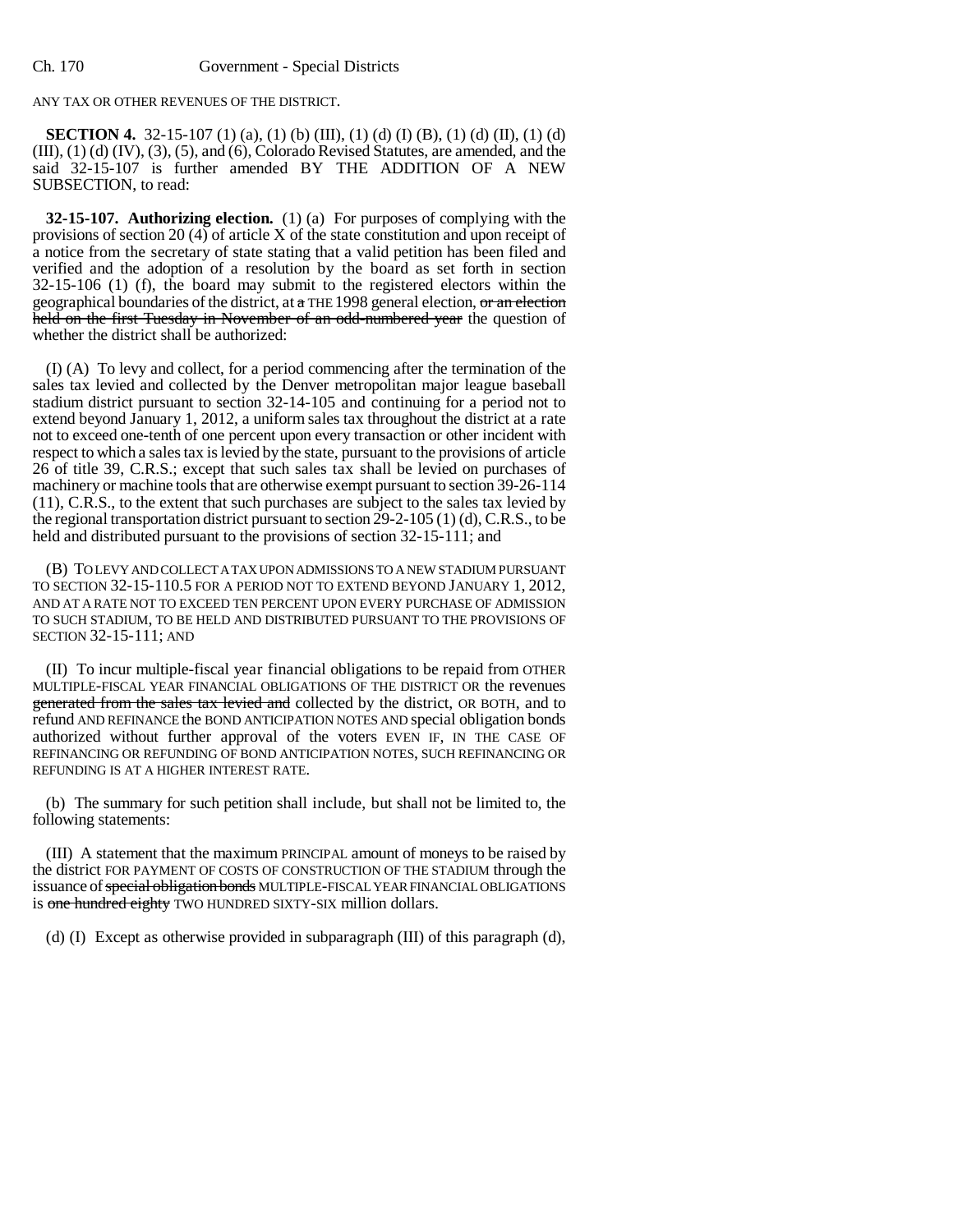at the election, the question appearing on the ballot shall be determined as follows:

(B) In the event that the board has determined that it is more cost effective and economically viable to build a new stadium than to renovate Mile High stadium, the question appearing on the ballot shall be as follows:

"SHALL THE METROPOLITAN FOOTBALL STADIUM DISTRICT TAXES BE INCREASED (first full fiscal year dollar increase) ANNUALLY AND BY WHATEVER ADDITIONAL AMOUNTS ARE RAISED ANNUALLY THEREAFTER FROM THE LEVY AND COLLECTION BY THE DISTRICT OF A ONE-TENTH OF ONE PERCENT SALES AND USE TAX FOR A PERIOD NOT TO EXTEND BEYOND JANUARY 1, 2012, OR UPON PAYMENT OF THE SPECIAL OBLIGATION BONDS, WHICHEVER OCCURS EARLIER, COMMENCING AFTER THE TERMINATION OF THE SALES AND USE TAX LEVIED AND COLLECTED BY THE DENVER METROPOLITAN MAJOR LEAGUE BASEBALL STADIUM DISTRICT, WITH ALL OF THE PROCEEDS TO BE USED AND SPENT, ALONG WITH FUNDS FROM OTHER SOURCES INCLUDING THE PRIVATE SECTOR, FOR THE COSTS RELATING TO THE CONSTRUCTION OF A NEW FOOTBALL STADIUM TO BE LOCATED WITHIN THE DISTRICT; AND SHALL THE METROPOLITAN FOOTBALL STADIUM DISTRICT BE AUTHORIZED TO ISSUE MULTIPLE-FISCAL YEAR FINANCIAL OBLIGATIONS PAYABLE FROM THE PROCEEDS OF SAID ONE-TENTH OF ONE PERCENT SALES AND USE TAX AND SAID FUNDS FROM OTHER SOURCES, WHICH AUTHORIZATION SHALL INCLUDE THE AUTHORITY TO REFUND SUCH MULTIPLE-FISCAL YEAR FINANCIAL OBLIGATIONS, AND REFUNDING SPECIAL OBLIGATION BONDS, WITHOUT ADDITIONAL VOTER APPROVAL?"

**"SHALL THE METROPOLITAN FOOTBALL STADIUM DISTRICT DEBT BE INCREASED (PRINCIPAL AMOUNT), WITH A REPAYMENT COST OF (MAXIMUM TOTAL DISTRICT COSTS) AND SHALL DISTRICT TAXES BE INCREASED (FIRST FULL FISCAL YEAR DOLLAR INCREASE) ANNUALLY AND BY WHATEVER ADDITIONAL AMOUNTS ARE RAISED ANNUALLY THEREAFTER FROM THE LEVY AND COLLECTION BY THE DISTRICT OF [A (\_\_\_\_) PERCENT ADMISSIONS TAX AND FROM THE** LEVY AND COLLECTION OF] [THIS CLAUSE TO BE INSERTED IF DETERMINED TO BE APPROPRIATE BY THE DISTRICT] **A ONE-TENTH OF ONE PERCENT SALES AND USE TAX WITH ALL OF THE PROCEEDS OF SUCH DEBT AND TAXES TO BE USED AND SPENT, TOGETHER WITH FUNDS FROM OTHER SOURCES INCLUDING THE PRIVATE SECTOR, FOR THE COSTS RELATING TO THE CONSTRUCTION OF A NEW FOOTBALL STADIUM TO BE LOCATED WITHIN THE DISTRICT SUBJECT TO THE FOLLOWING LIMITATIONS:**

- THE SALES AND USE TAX SHALL COMMENCE AFTER THE **TERMINATION OF THE SALES AND USE TAX LEVIED AND COLLECTED BY THE DENVER METROPOLITAN MAJOR LEAGUE BASEBALL STADIUM DISTRICT AND SHALL NOT EXTEND BEYOND JANUARY 1, 2012, OR THE PAYMENT IN FULL OF SUCH DEBT, WHICHEVER OCCURS EARLIER;**
- **[THE DEBT SHALL BE EVIDENCED BY NOTES, BONDS, OR CONTRACTS INCLUDING NOTES, BONDS, OR CONTRACTS TO**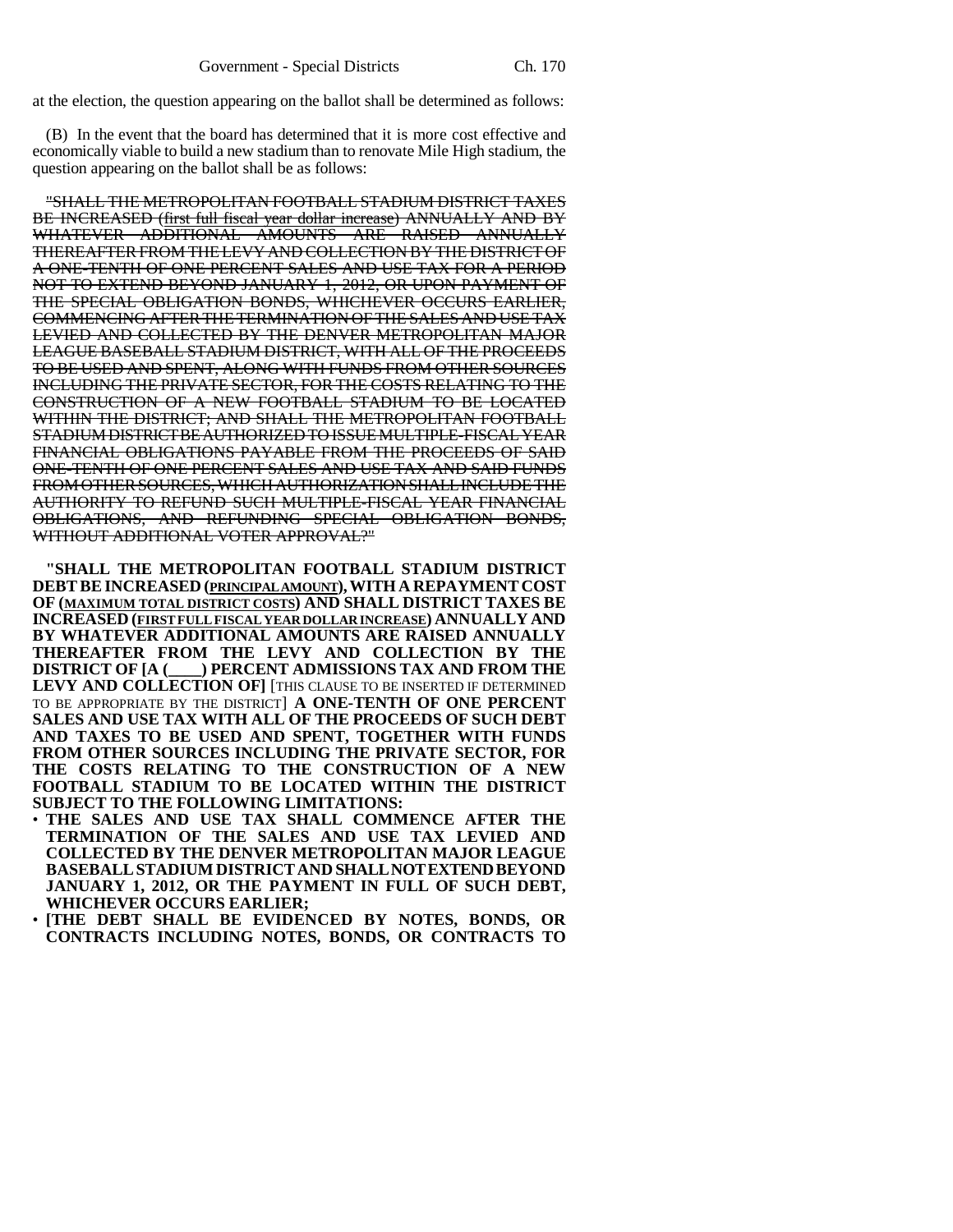**REFUND OTHER NOTES, BONDS, OR CONTRACTS EVEN IF THE REFUNDING IS AT A HIGHER RATE OF INTEREST;]** [THIS PARAGRAPH TO BE INSERTED IF DETERMINED TO BE APPROPRIATE BY THE DISTRICT]

- **THE DEBT SHALL BE PAYABLE FROM THE PROCEEDS OF SUCH TAX, INVESTMENT INCOME, AND SUCH OTHER DISTRICT REVENUES AS THE BOARD OF DIRECTORS MAY PLEDGE FOR SUCH PAYMENT;**
- **THE DEBT SHALL HAVE SUCH TERMS AND CONDITIONS AS THE BOARD OF DIRECTORS OF THE DISTRICT MAY DETERMINE, INCLUDING PROVISIONS FOR REDEMPTION PRIOR TO MATURITY WITH OR WITHOUT PAYMENT OF THE PREMIUM;**
- [**THE ADMISSIONS TAX SHALL NOT EXTEND BEYOND JANUARY 1, 2012, OR THE PAYMENT IN FULL OF SUCH DEBT, WHICHEVER OCCURS EARLIER;**] [THIS PARAGRAPH TO BE INSERTED IF DETERMINED TO BE APPROPRIATE BY THE DISTRICT]

**AND SHALL THE PROCEEDS OF SUCH DEBT AND TAXES AND ANY INVESTMENTINCOMETHEREFROMANDANYOTHERREVENUESOF THE DISTRICT BE COLLECTED AND SPENT WITHOUT LIMITATION ORCONDITION,ASAVOTER-APPROVEDREVENUECHANGEUNDER SECTION 20 OF ARTICLE X OF THE COLORADO CONSTITUTION OR ANY OTHER LAW?"**

(II) Except as otherwise provided in subparagraph (III) of this paragraph (d), the ballot title shall be a statement of the language included in the question set forth in SUB-SUBPARAGRAPH (B) OF subparagraph (I) of this paragraph (d); except that the title SHALL SUBSTITUTE THE WORDS **"THE METROPOLITAN FOOTBALL STADIUMDISTRICTDEBTSHALLBEINCREASED"FOR"SHALLTHE METROPOLITAN FOOTBALL STADIUM DISTRICT DEBT BE INCREASED",** shall substitute the words "THE METROPOLITAN FOOTBALL STADIUM DISTRICT TAXES SHALL BE INCREASED" for the words "SHALL THE METROPOLITAN FOOTBALL STADIUM DISTRICT TAXES BE INCREASED", and shall substitute the words "THE METROPOLITAN FOOTBALL STADIUM DISTRICT**PROCEEDSOFSUCHDEBTANDTAXES AND ANY INVESTMENT INCOME THEREFROM AND ANY OTHER REVENUES OF THE DISTRICT** SHALL BE AUTHORIZED" for the words "SHALL THE METROPOLITAN FOOTBALL STADIUM DISTRICT BE AUTHORIZED **THE PROCEEDS OF SUCH DEBT AND TAXES AND ANY INVESTMENT INCOME THEREFROM AND ANY OTHER REVENUES OF THE DISTRICT BE**", and the title shall end with a period instead of a question mark.

(III) The ballot question specified in subparagraph (I) of this paragraph (d) may be modified by the proponents of a petition OR BY THE DISTRICT to the extent necessary to conform to the requirements of any final decision of a district or appellate court regarding the legal requirements for ballot questions and titles.

(IV) If at any election a majority of the registered electors within the geographical boundaries of the district voting on the question vote affirmatively on the question specified in paragraph (d) of this subsection (1), then the sales tax AND THE ADMISSIONS TAX shall be levied, collected, and distributed as provided for in this article.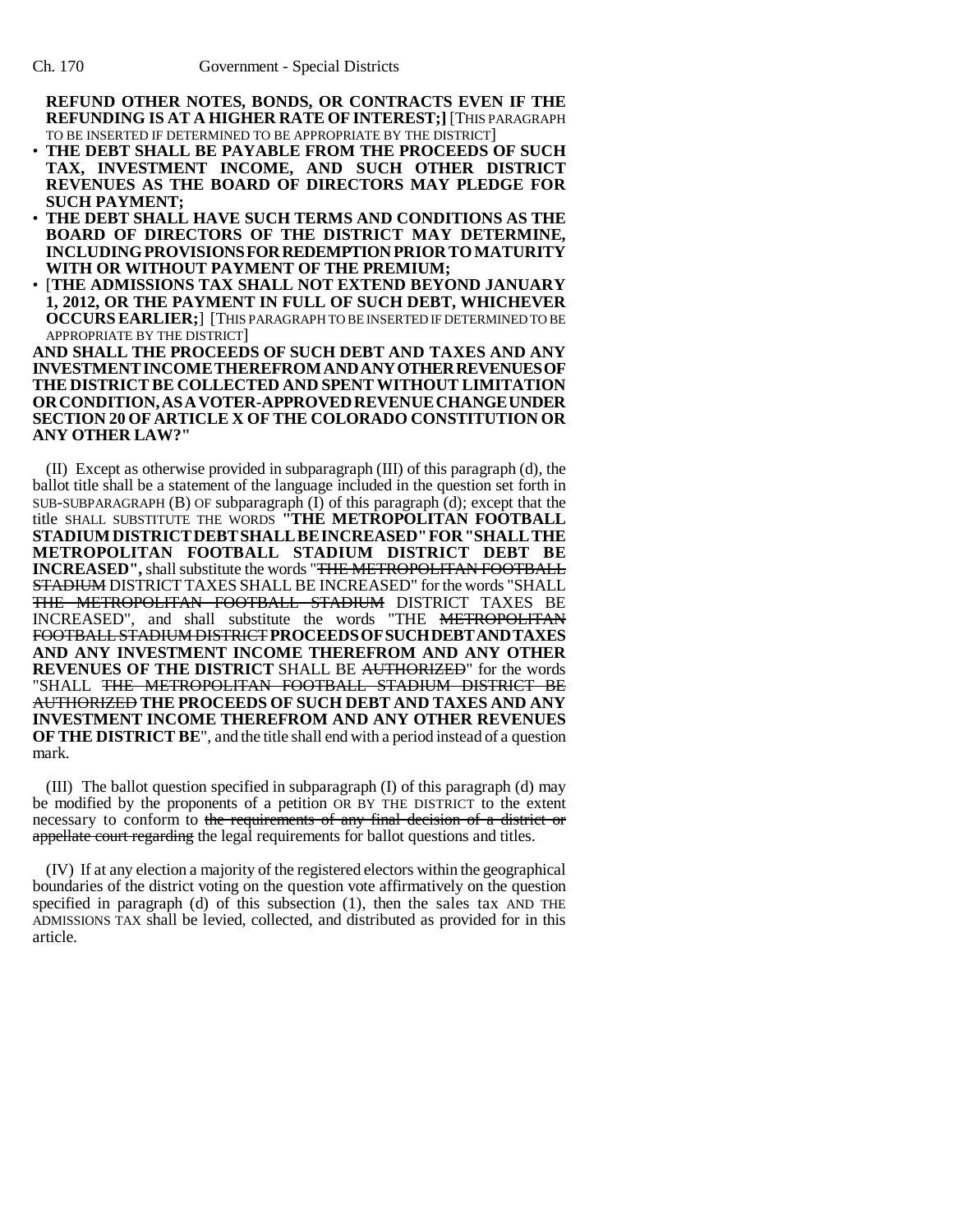(3) Any petition shall be filed with the secretary of state at least ninety days before the 1998 general election. or the election held on the first Tuesday of November in an odd-numbered year, whichever is applicable, at which it shall be voted upon. Regardless of when the petition is filed, nothing in this subsection (3) shall be construed to limit the ability of the board to decide at which election the question shall be submitted to the registered electors. Any petition shall be valid only for the next occurring 1998 general election. and the next occurring election held on the first Tuesday of November in odd-numbered years regardless of which election occurs first. Notice of any question to be submitted to the registered electors within the geographical boundaries of the district after verification of the signatures on any petition filed with the secretary of state and at which election such question shall be submitted shall be filed by the board in the office of the secretary of state prior to fifty-five days before such election.

(5) The provisions of subsection (1) of this section CONCERNING THE SALES TAX shall not be applicable if the authority of the district to levy and collect any sales tax approved by the registered electors has expired pursuant to the provisions of this article. THE PROVISIONS OF SUBSECTION (1) OF THIS SECTION CONCERNING THE ADMISSIONS TAX SHALL NOT BE APPLICABLE IF THE AUTHORITY OF THE DISTRICT TO LEVY AND COLLECT ANY ADMISSIONS TAX APPROVED BY THE REGISTERED ELECTORS HAS EXPIRED PURSUANT TO THE PROVISIONS OF THIS ARTICLE.

(6) Prior to  $\frac{any}{my}$  THE general election  $\frac{or}{my}$  election held in November of an odd-numbered year at which any question is to be submitted to the registered electors pursuant to subsection (1)  $\sigma$  (4) of this section, the board shall hold at least two public hearings in each of the counties included, in whole or in part, within the district.

(8) PRIOR TO SUBMITTING A QUESTION TO THE REGISTERED ELECTORS OF THE DISTRICT PURSUANT TO THIS SECTION, THE DISTRICT SHALL ENTER INTO AN AGREEMENT WITH THE FRANCHISE REQUIRING THE FRANCHISE TO PAY FOR ALL COSTS OF THE DISTRICT ASSOCIATED WITH THE ELECTION AT WHICH THE QUESTION IS SUBMITTED TO THE VOTERS PURSUANT TO THIS SECTION.

**SECTION 5.** 32-15-110, Colorado Revised Statutes, is amended BY THE ADDITION OF A NEW SUBSECTION to read:

**32-15-110. Sales tax imposed - collection - administration of tax discontinuance.** (6) NOTWITHSTANDING ANYTHING IN THIS SECTION TO THE CONTRARY, THE SALES AND USE TAX TO BE COLLECTED PURSUANT TO THIS ARTICLE SHALL NOT EXCEED AN AMOUNT NECESSARY TO:

(a) PAY UP TO TWO HUNDRED SIXTY-SIX MILLION DOLLARS FOR THE PRINCIPAL AMOUNT OF SPECIAL OBLIGATION BONDS, PLUS INTEREST AND PREPAYMENT PENALTY, IF ANY, FOR SUCH BONDS, PLUS AN AMOUNT THE NET PRESENT VALUE OF WHICH SHALL NOT EXCEED SEVENTY-FIVE MILLION DOLLARS, WHICH NET PRESENT VALUE SHALL BE CALCULATED AS OF JANUARY 1, 2001, BASED ON AN EIGHT PERCENT DISCOUNT RATE; AND

(b) PROVIDE COVERAGE RATIOS FOR THE BONDS AND THE NET PRESENT VALUE AMOUNT AS DETERMINED BY THE BOARD TO BE MOST ADVANTAGEOUS TO THE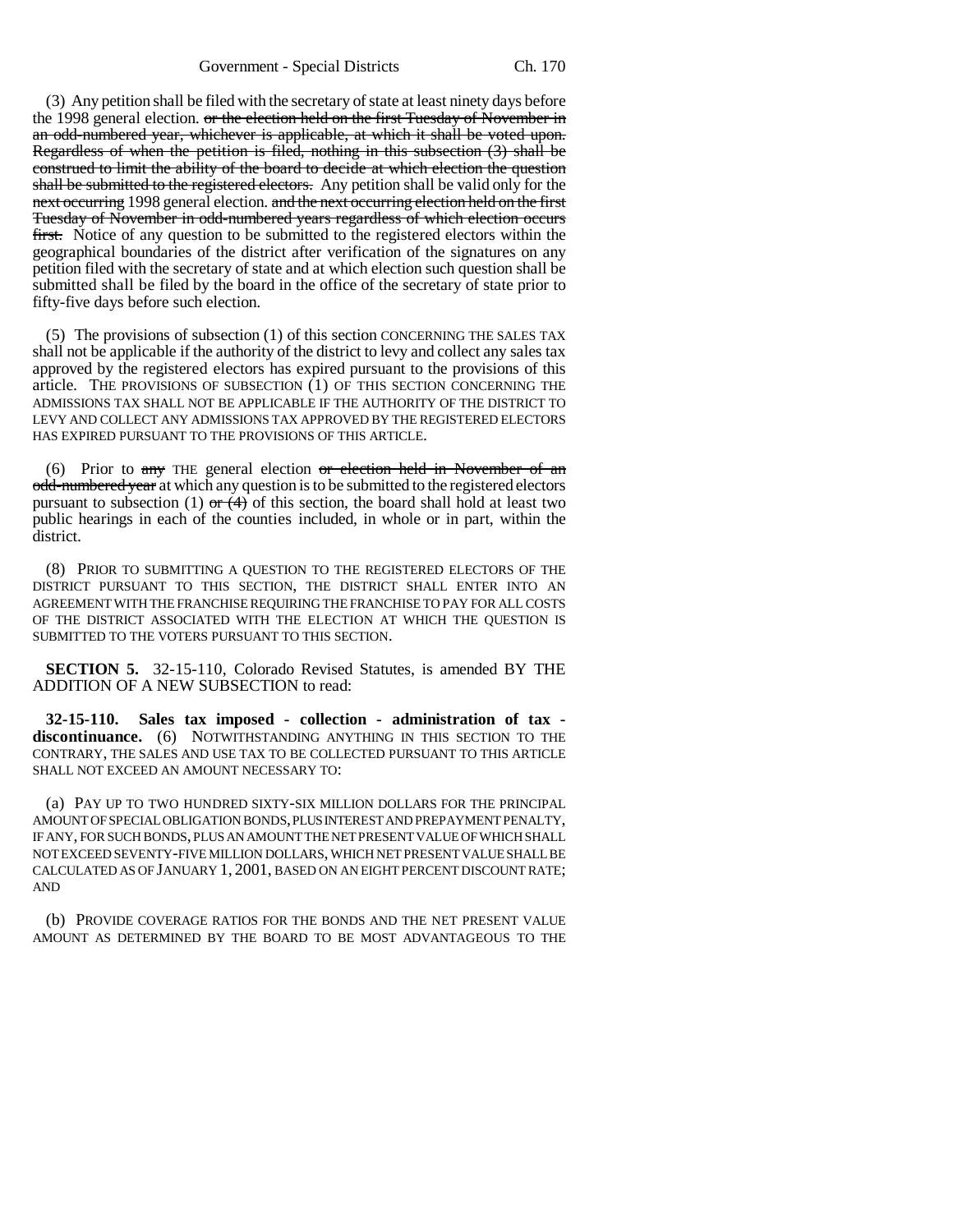DISTRICT AND THE TAXPAYERS.

**SECTION 6.** Article 15 of title 32, Colorado Revised Statutes, is amended BY THE ADDITION OF A NEW SECTION to read:

**32-15-110.5. Admissions tax imposed - collection - discontinuance.** (1) (a) UPON THE APPROVAL OF THE REGISTERED ELECTORS PURSUANT TO THE PROVISIONS OF SECTION 32-15-107, THE BOARD SHALL HAVE THE POWER TO LEVY AN ADMISSIONS TAX UPON THE ADOPTION OF A RESOLUTION FOR A PERIOD NOT TO EXTEND BEYOND JANUARY 1, 2012, UPON EVERY PURCHASE OF AN ADMISSION TO A NEW STADIUM CONSTRUCTED BY THE DISTRICT PURSUANT TO THIS ARTICLE. THE AMOUNT OF THE TAX SHALL NOT EXCEED TEN PERCENT OF THE PRICE OF EACH ADMISSION. THE BOARD SHALL HAVE THE AUTHORITY TO DETERMINE WHETHER TO LEVY AN ADMISSIONS TAX PURSUANT TO THIS SECTION, AND NOTHING IN THIS ARTICLE SHALL BE CONSTRUED TO REQUIRE THE DISTRICT TO LEVY SUCH A TAX.

(b) EVERY VENDOR MAKING A SALE TO A PURCHASER THAT IS TAXABLE UNDER THE PROVISIONS OF THIS SECTION IS REQUIRED AT THE TIME OF MAKING SUCH SALE TO COLLECT THE TAX IMPOSED BY THIS SECTION FROM THE PURCHASER. THE TAX TO BE COLLECTED AS PROVIDED IN THIS SECTION SHALL BE CONSPICUOUSLY, INDELIBLY, AND SEPARATELY STATED AND CHARGED FROM THE SALES PRICE ON THE TICKET OR CARD EVIDENCING THE SALE AND SHOWN SEPARATELY FROM THE SALES PRICE ON ANY RECORD MADE THEREOF AT THE TIME OF THE SALE OR AT THE TIME WHEN EVIDENCE OF THE SALE IS FIRST ISSUED OR EMPLOYED BY THE VENDOR; EXCEPT THAT, WHEN ADDED, SUCH TAX SHALL CONSTITUTE A PART OF SUCH PURCHASE OR CHARGE AND SHALL BE A DEBT FROM THE PURCHASER TO THE VENDOR UNTIL PAID AND SHALL BE RECOVERABLE AT LAW IN THE SAME MANNER AS OTHER DEBTS. THE TAX SHALL BE PAID BY THE PURCHASER TO THE VENDOR WHO, AS TRUSTEE FOR AND ON ACCOUNT OF THE DISTRICT, SHALL BE LIABLE TO THE DISTRICT FOR THE COLLECTION AND RETURN THEREOF.

(c) THE DISTRICT MAY PRESCRIBE FORMS AND PROCEDURES IN CONFORMITY WITH THIS SECTION FOR THE ADDING OF THE ADMISSIONS TAX TO THE PURCHASE PRICE OF AN ADMISSION, FOR THE MAKING OF RETURNS, FOR THE ASCERTAINMENT, ASSESSMENT, AND COLLECTION OF THE TAX IMPOSED PURSUANT TO THIS SECTION, AND FOR THE PROPER ADMINISTRATION AND ENFORCEMENT THEREOF.

(2) IN NO CASE SHALL THE ADMISSIONS TAX AUTHORIZED BY THIS SECTION BE LEVIED FOR A PERIOD OF TIME LONGER THAN IS NECESSARY TO GENERATE REVENUES SUFFICIENT TO PAY THE PRINCIPAL, INTEREST, AND PREPAYMENT PREMIUM, IF ANY, ON OUTSTANDING SPECIAL OBLIGATION BONDS ISSUED BY THE BOARD PURSUANT TO THE PROVISIONS OF THIS ARTICLE AND FOR SUCH OTHER PURPOSES SPECIFIED IN SECTION 32-15-111. UNLESS ENDED EARLIER, SUCH ADMISSIONS TAX SHALL NOT CONTINUE BEYOND JANUARY 1, 2012.

**SECTION 7.** The introductory portion to 32-15-111 (1) and 32-15-111 (1) (d), (1) (e), and (2), Colorado Revised Statutes, are amended to read:

**32-15-111. Sales tax and admissions tax revenues - use.** (1) Sales tax revenues AND ADMISSIONS TAX REVENUES levied and collected pursuant to the provisions of section SECTIONS 32-15-110 AND 32-15-110.5 shall be used by the board for the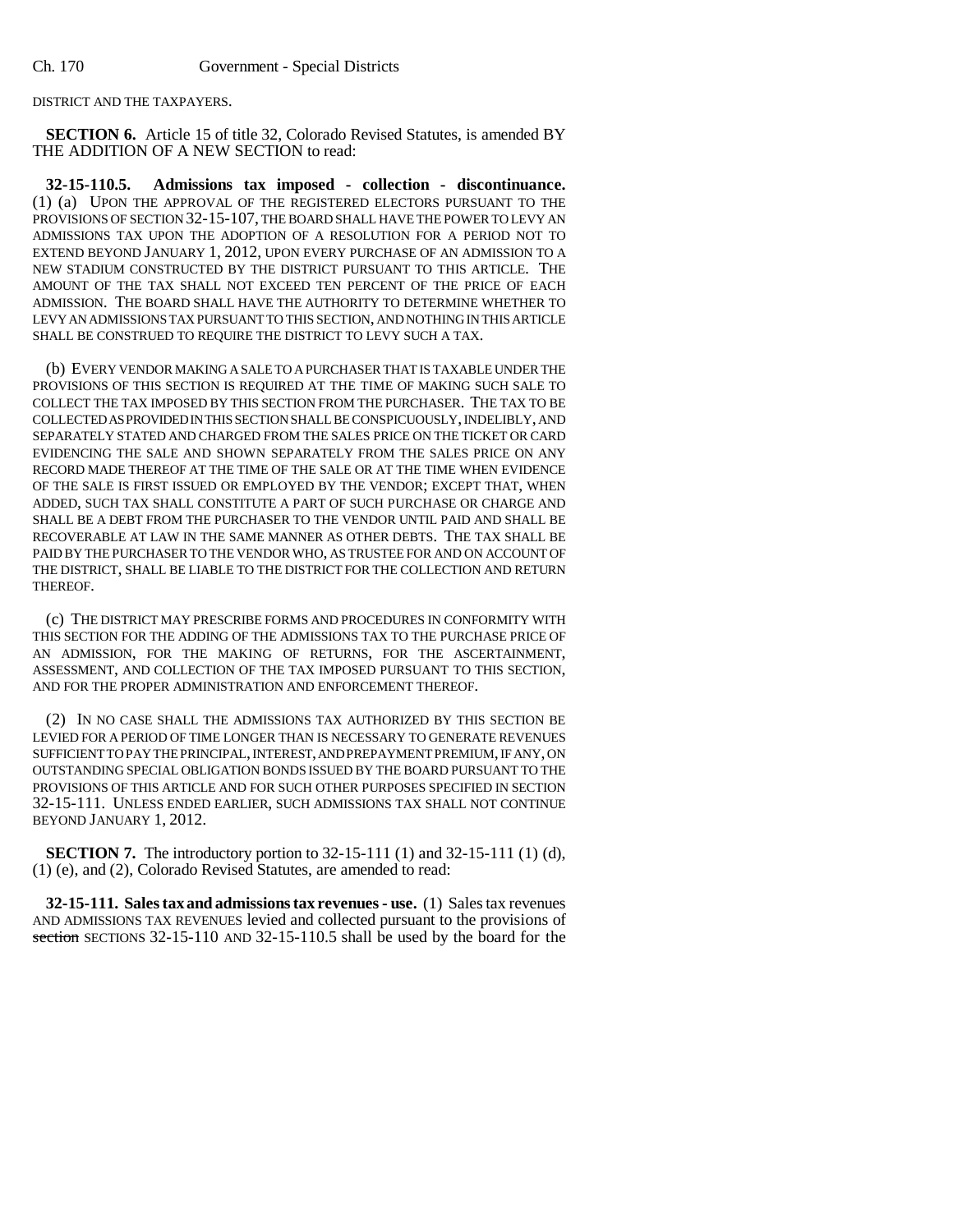following purposes:

(d) To reimburse the board for the day-to-day operating costs incurred in the administration of the district; however, such costs shall not exceed three-fourths of one percent of the amount of sales tax AND ADMISSIONS TAX revenues collected annually;

(e) To reimburse the board for any loans made to the board or any direct out-of-pocket expenses incurred by the board on and after the effective date of this act for matters directly related to the duties of the board prior to the time that sales tax OR ADMISSIONS TAX revenues were available for use by the board;

(2) If sales tax revenues AND ADMISSIONS TAX REVENUES levied and collected pursuant to the provisions of section SECTIONS 32-15-110 AND 32-15-110.5 and the operating revenues generated by the district are insufficient for all of the purposes set forth in subsection (1) of this section, the purpose set forth in paragraph (a) of said subsection (1) shall have first priority of such sales AND ADMISSIONS tax revenues.

**SECTION 8.** 32-15-112 (1) (e), Colorado Revised Statutes, is amended to read:

**32-15-112. Operating revenues - use.** (1) Any operating revenues generated by the district, including, but not limited to, lease payments, fees, rentals, rates, tolls, penalties, and charges for services, programs, or facilities furnished by the district, shall be used by the board for the following purposes:

(e) To meet the obligations of any agreement with PROVIDE the counties within the district and the city and county of Denver to provide such counties and the city and county of Denver with a benefit from the revenues, other than sales tax revenues OR ADMISSIONS TAX REVENUES, derived from the operation of the stadium during the period of time the district is collecting the sales tax.

**SECTION 9.** 32-15-113 (1), Colorado Revised Statutes, is amended to read:

**32-15-113. Issuance of special obligation bonds.** (1) Upon the approval of the registered electors pursuant to the provisions of section 32-15-107, the district may borrow money in anticipation of the revenues generated from the operation of a stadium and sales tax revenues AND FROM ADMISSIONS TAX REVENUES, IF ANY, of the district and may issue special obligation bonds in the maximum PRINCIPAL amount of one hundred eighty TWO HUNDRED SIXTY-SIX million dollars to evidence the amount so borrowed.

**SECTION 10.** 32-15-114, Colorado Revised Statutes, is amended to read:

**32-15-114. Pledge of sales and admissions tax revenues and net operating revenues.** The payment of special obligation bonds may be secured by the specific pledge of sales tax revenues AND ADMISSIONS TAX REVENUES of the district, operating revenues of the district, or moneys or assets of the district held in escrow, as the board, in its discretion, may determine. Operating revenues, sales tax revenues, ADMISSIONS TAX REVENUES, or moneys or assets held in escrow pledged for the payment of any special obligation bonds, as received by the district, shall immediately be subject to the lien of such pledge, without any physical delivery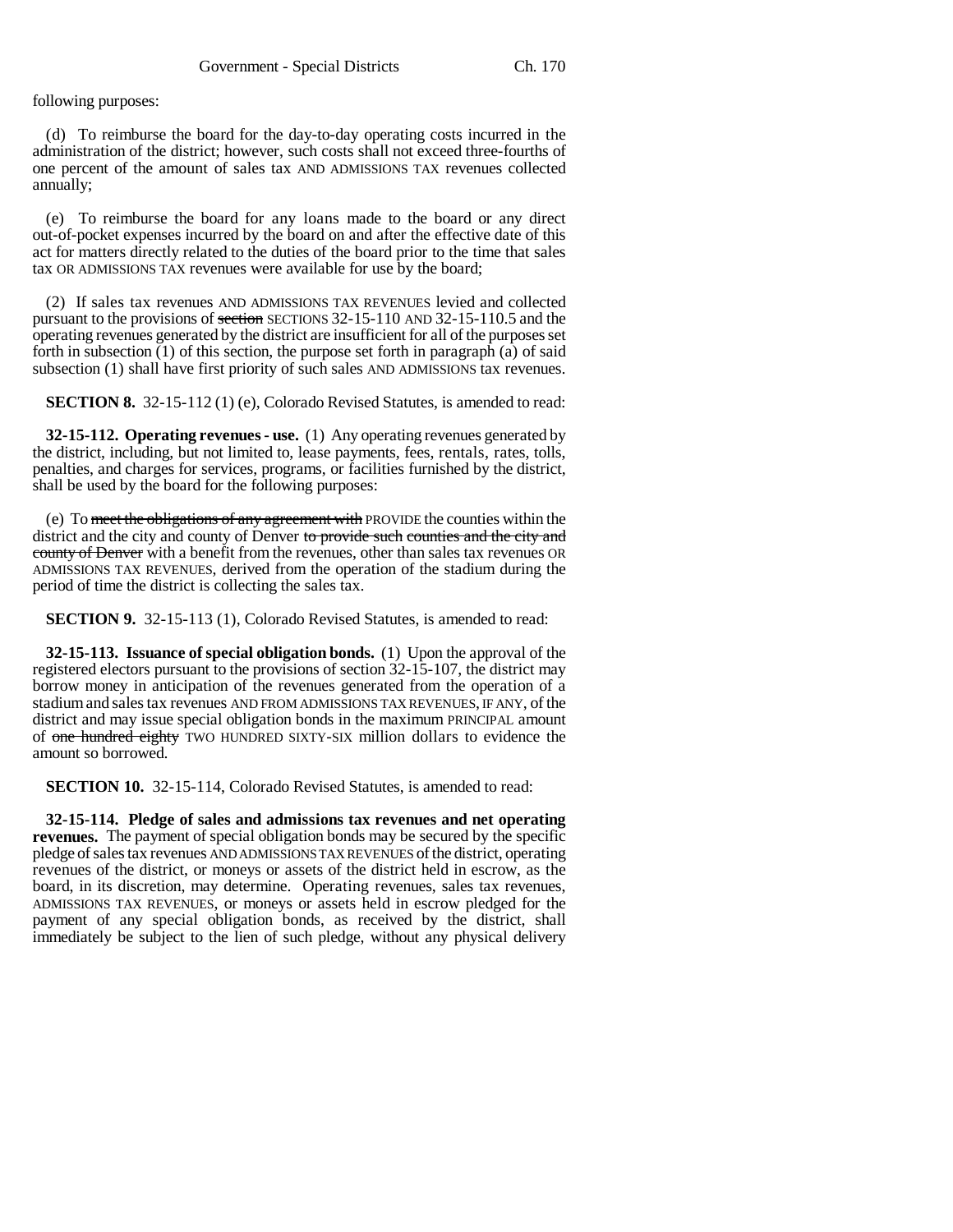## Ch. 170 Government - Special Districts

thereof, any filing, or further act, and the lien of such pledge and the obligation to perform the contractual provisions made in the authorizing resolution or other instrument relating thereto shall have priority over all other obligations and liabilities of the district, except as may be otherwise provided in this article or in such resolution or instrument, and subject to any prior pledges and liens previously created. The lien of such pledge shall be valid and binding as against all persons having claims of any kind in tort, contract, or otherwise against the district, regardless of whether such persons have notice thereof.

**SECTION 11.** 32-15-115, Colorado Revised Statutes, is amended to read:

**32-15-115. Payment, recital, and securities.** Special obligation bonds issued pursuant to the provisions of this article and constituting special obligations shall recite in substance that the obligations and the interest thereon are payable solely from operating revenues of the district, sales tax revenues of the district, ADMISSIONS TAX REVENUES OF THE DISTRICT, or moneys or assets of the district held in escrow, as the case may be, pledged to the payment thereof.

**SECTION 12.** 32-15-117, Colorado Revised Statutes, is amended to read:

**32-15-117. Limitation upon payment.** The payment of special obligation bonds shall not be secured by any encumbrance, mortgage, or other pledge of property of the district, other than operating revenues, sales tax revenues, ADMISSIONS TAX REVENUES, or moneys or assets held in escrow. No property of the district, subject to this exception, shall be liable to be forfeited or taken in payment of the special obligation bonds.

**SECTION 13.** 32-15-123, Colorado Revised Statutes, is amended to read:

**32-15-123. Revenue sharing.** After all the principal, interest, and premium, if any, of the special obligation bonds issued pursuant to this article are paid in full and the levy and collection of sales tax AND ADMISSIONS TAX revenues by the district is discontinued, but prior to the repeal of this article, any funds collected by the district that are, in the sole discretion of the board, deemed not to be necessary for the anticipated expenses and reserves of the district shall be credited at least annually to the general fund of each county, city and county, city, and town which is included, in whole or in part, in the district based upon the proportion of the total amount of sales tax revenues collected pursuant to section 32-15-110 within such county, city and county, city, and town to the total amount of sales tax revenues collected pursuant to section 32-15-110 within the district. For purposes of this section, the total amount of sales tax revenues collected within a county shall not include any sales tax revenues collected in any city or town located within such county. In addition, in computing said proportion, any sales tax revenues collected in any county, city, or town which is not included, in whole or in part, within the geographical boundaries of the district shall not be included in the total amount of sales tax revenues collected within the district.

**SECTION 14.** 32-15-124, Colorado Revised Statutes, is amended to read:

**32-15-124. Report.** On or before the first day of March 1 immediately following the levy and collection of the sales tax by the district and on and after March 1 of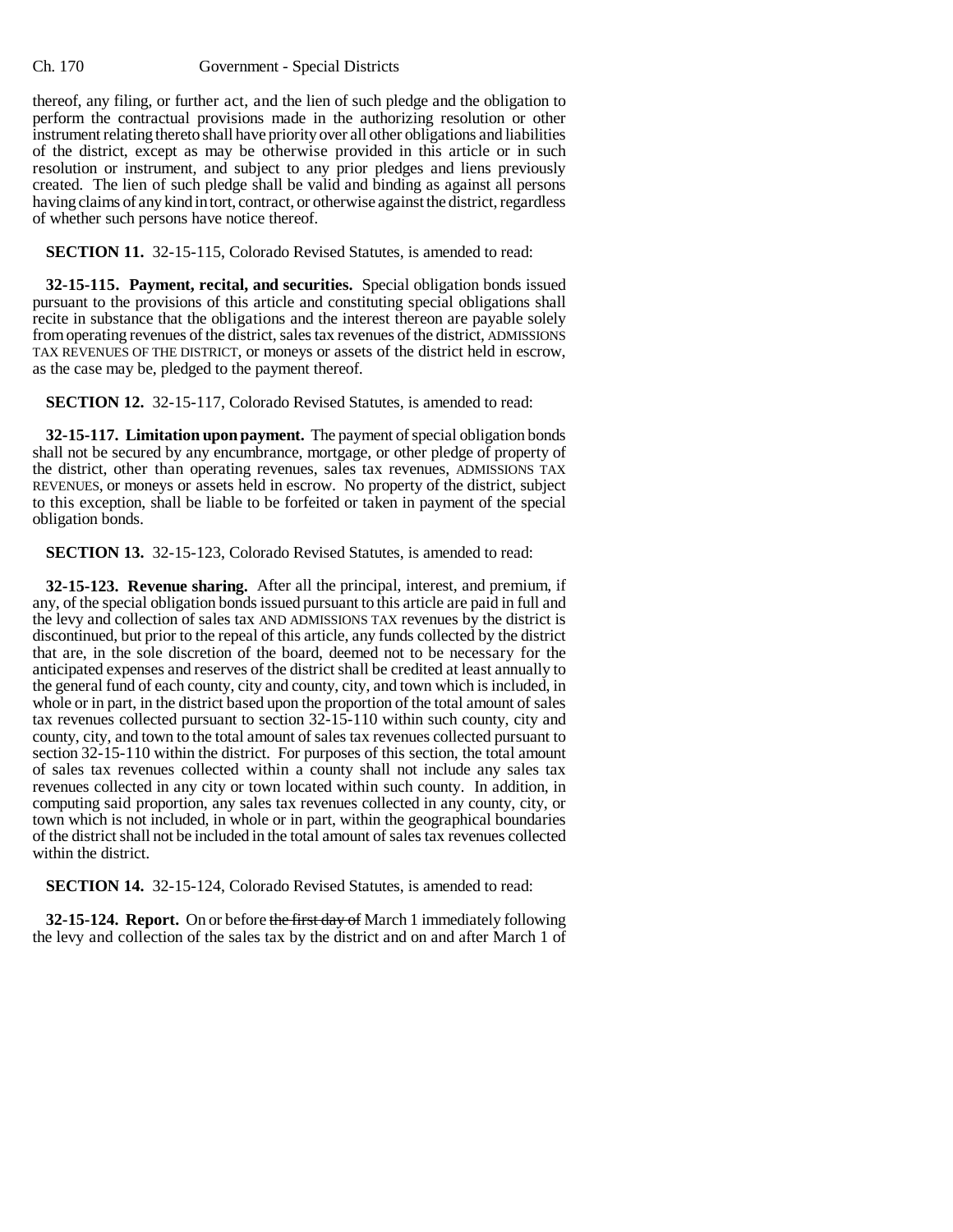each year thereafter, the board shall file a report with the general assembly indicating the amount of any revenues raised by any sales tax AND ANY ADMISSIONS TAX levied and collected pursuant to the provisions of this article, the amount of any revenues generated from the operation of the stadium pursuant to the provisions of this article, the amount of any revenues received from all other sources and specifying such sources, and the distribution and use of such revenues.

**SECTION 15.** 32-15-126, Colorado Revised Statutes, is amended to read:

**32-15-126. Sale of real and personal property of district.** Upon completion of the renovation of Mile High stadium or the construction of a new stadium pursuant to the provisions of this article, the board shall make a good faith effort to sell the real and personal property of the district, including the stadium, to any qualified buyer subject to the leasehold interest and other contract rights of the franchise. The board shall establish criteria to determine qualified buyers. The board shall not accept any offer from any qualified buyer for such real and personal property of the district for an amount less than the total amount of outstanding obligations of the district or the amount of sales tax revenues used by the board to acquire a site for the stadium and to construct the stadium, whichever is greater. NOTWITHSTANDING ANY OTHER PROVISION OF THIS SECTION TO THE CONTRARY, THE DISTRICT SHALL NOT BE REQUIRED TO SELL THE REAL AND PERSONAL PROPERTY OF THE DISTRICT IF SUCH SALE WOULD ADVERSELY AFFECT THE FEDERAL TAX EXEMPT STATUS OF THE INTEREST ON THE SPECIAL OBLIGATION BONDS ISSUED BY THE DISTRICT PURSUANT TO THIS ARTICLE.

**SECTION 16.** 32-15-122 (1) (b), Colorado Revised Statutes, is amended, and the said 32-15-122 is further amended BY THE ADDITION OF A NEW PARAGRAPH, to read:

**32-15-122. Lease of stadium.** (1) Any lease agreement entered into by the district and the franchise shall include, but is not limited to, the following:

(b) A provision requiring the franchise AND ITS SUCCESSORS AND ASSIGNS to conduct its complete regular home season schedule and any home play-off events in the stadium FOR A PERIOD OF AT LEAST TWENTY YEARS AND THAT SUCH PROVISION SHALL BE SPECIFICALLY ENFORCEABLE AGAINST THE FRANCHISE AND ITS SUCCESSORS AND ASSIGNS;

(h) A PROVISION REQUIRING THE FRANCHISE, UPON THE SALE OF THE FRANCHISE OR EIGHTY PERCENT OF THE BENEFICIAL INTEREST IN THE ENTITY OWNING THE FRANCHISE, TO PAY TO THE DISTRICT, AS A ONE-TIME PAYMENT, AN AMOUNT EQUAL TO THE SHARING AMOUNT TO BE USED FOR YOUTH ACTIVITY PROGRAMS. AS USED IN THIS PARAGRAPH (h), "SHARING AMOUNT" MEANS AN AMOUNT EQUAL TO TWO PERCENT OF THE NET PROFIT REALIZED BY THE FRANCHISE OR THE PERSONS OR ENTITIES SELLING INTERESTS, AS THE CASE MAY BE, NOT TO BE LESS THAN ONE MILLION DOLLARS. NET PROFIT MEANS THE GROSS PROCEEDS OF THE SALE LESS CAPITAL CONTRIBUTIONS TO THE FRANCHISE (OR CAPITAL CONTRIBUTIONS OF THE PERSON'S SELLING INTERESTS), PLUS SIX PERCENT IMPUTED ANNUAL RETURN ON SUCH CAPITAL CONTRIBUTIONS, AND LESS FRANCHISE DEBT IF SUCH DEBT IS NOT ASSUMED OR PAID BY THE PURCHASING ENTITY. INDIVIDUAL SALES OF THE FRANCHISE'S BENEFICIAL INTERESTS WILL NOT TRIGGER THIS PROFIT-SHARING PROVISION IF SUCH SALES DO NOT, OVER A ONE-YEAR PERIOD, RESULT IN THE SALE OF EIGHTY PERCENT